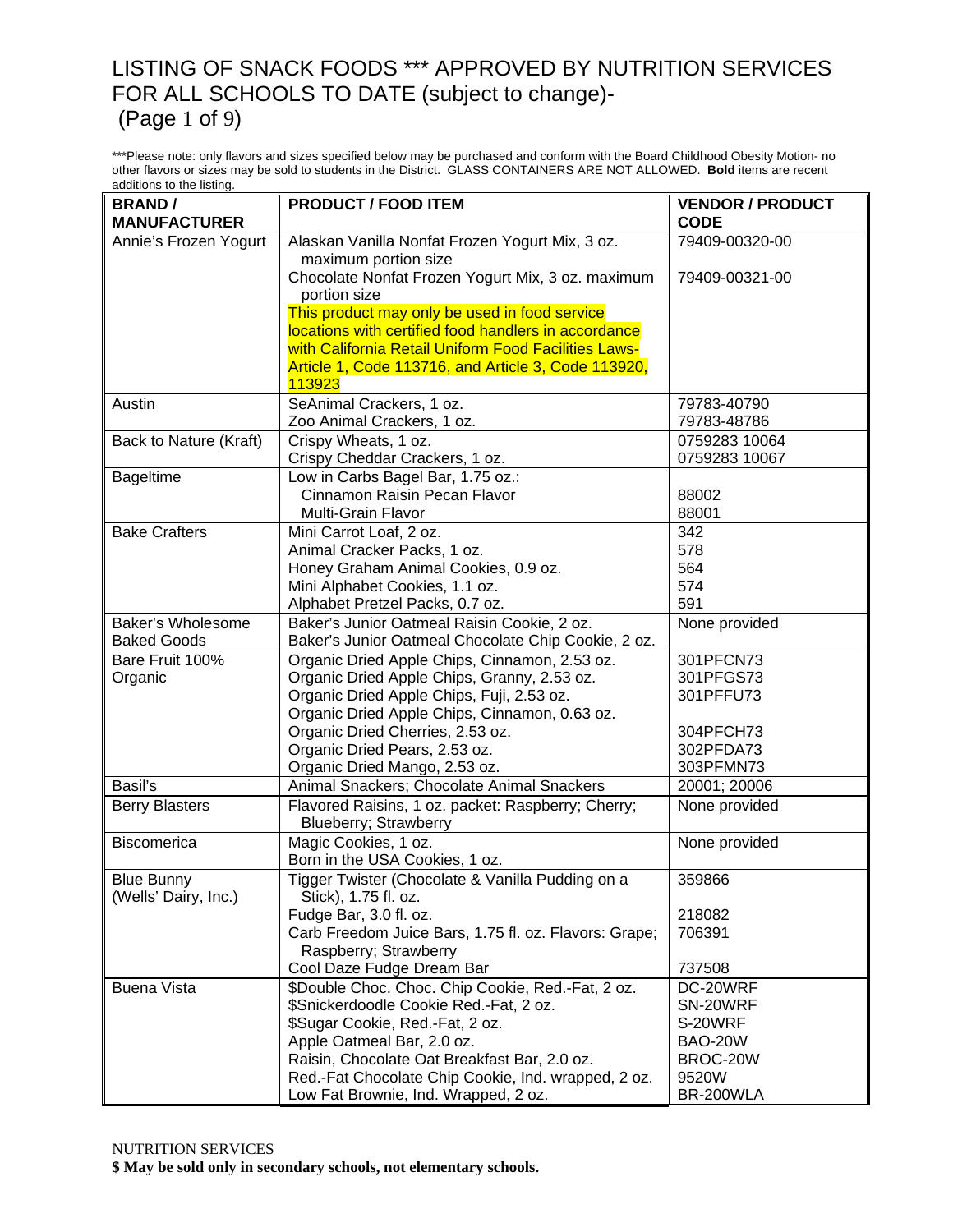# LISTING OF SNACK FOODS \*\*\* APPROVED BY NUTRITION SERVICES FOR ALL SCHOOLS TO DATE (subject to change)-

(Page 2 of 9)

| <b>BRAND/</b>               | <b>PRODUCT / FOOD ITEM</b>                           | <b>VENDOR / PRODUCT</b> |
|-----------------------------|------------------------------------------------------|-------------------------|
| <b>MANUFACTURER</b>         |                                                      | <b>CODE</b>             |
| <b>Buzz Strong's Bakery</b> | \$Peanut Butter Cookie, 2 oz.                        | 33118                   |
|                             | \$Chocolate Chip Cookie, 2 oz.                       | 33119                   |
|                             | \$Oatmeal Raisin Cookie, 2 oz.                       | 33117                   |
| California Frozen           | Frozen Yogurt Sundae Cup, Low Fat, 3 oz.:            |                         |
| Yogurt (Golden West         | <b>Strawberries &amp; Cream</b>                      | <b>LASC</b>             |
| Production &                | Raspberries & Cream                                  | <b>LARC</b>             |
| Distribution)               | Cookies & Cream                                      | <b>LACC</b>             |
|                             | Mud Pie                                              | LAMP                    |
|                             | Mint Cookie                                          | <b>LAMC</b>             |
| California Nuggets,         | Toasted Corn Chompers, 1 oz.                         | None provided           |
| Inc.                        | <b>Chile Explosion Flavor</b>                        |                         |
| Cal Tropic                  | Chili with Lime Peanuts, Extra Hot, 1.5 oz.          | 14751-00201             |
|                             | BBQ Peanuts, 1.5 oz.                                 | 14751-00202             |
|                             | BBQ Almonds, 1.5 oz.                                 | 14751-00203             |
|                             | Ranch Flavor Toasted Corn Snacks, 1.5 oz.            | 14751-00402             |
|                             | Chili w/Lime Toasted Corn Snacks, Extra Hot, 1.5 oz. | 14751-00403             |
|                             | Toasted and Salted Corn Snacks, 1.5 oz.              | 14751-00401             |
|                             | Sweet & Natural Dried Papaya, 1.5 oz.                | 14751-00301             |
|                             | Sweet & Natural Dried Pineapple, 1.5 oz.             | 14751-00302             |
|                             | Raisin-Roasted Almond Chocolate Chip Mix, 1.5 oz.    | 14751-00104             |
|                             | "L.A. Special" Fruit & Nut Snack Mix, 1.5 oz.        | 14751-00103             |
| Classic Foods, Inc.         | \$California Classics-Hot Cheese Balls, 1.5 oz.      | 61023-72                |
|                             | Potato Crisps, Sour Cream & Onion, 0.5 oz. & 1 oz.   | 81104/81004             |
|                             | Potato Crisps, Barbecue, 0.5 oz. & 1 oz.             | 81105/81005             |
|                             | Lite Crunchy Cheese Balls, 0.75 oz.                  | 61122                   |
|                             | Hot and Crunchy Cheese Curls, .075 oz.               | 61123                   |
|                             | Hot and Crunchy Cheese Curls, 1.5 oz.                | 61023                   |
|                             | Pretzels, 1.5 oz.                                    | None provided           |
|                             | Caramel Crunch, 1.5 oz.                              | 61024                   |
|                             | White Cheddar Popcorn, 0.67 oz.                      | None provided           |
|                             | \$California Classics Cheese Balls                   | 61022-72                |
| <b>CLIF Bar</b>             | Organic Z Bars by Clif Bar & Co., 1.27 oz.:          |                         |
|                             | Honey Graham; Chocolate Brownie;                     | 191805; 191803;         |
|                             | Chocolate Chip; Peanut Butter                        | 191804; 191802          |
| <b>Cold Fusion</b>          | Power Pop, Frozen Chocolate Fantasy, 2.5 oz.         | 0-72426 12829-3         |
|                             | Chocolate Fantasy Frozen Cup, 3 oz.                  | 0-72426 12835-4         |
| Crunchies Food              | Crunchies, 1 oz.: Raspberry; Strawberry              | None provided           |
| Company                     | Crunchies, 1.5 oz.: Mango; Mixed Fruit; Pineapple;   |                         |
|                             | <b>Tropical Fruit</b>                                |                         |
| Dakota Gourmet              | Sunflower Seeds, 1 oz.: Honey Roasted;               | 380936                  |
|                             | <b>Lightly Salted Kernels</b>                        | 370937                  |
|                             | Honey Nutz, 1 oz.                                    | 57109                   |
|                             | Amazing Corn, Cool Ranch Flavor, 1 oz.               | <b>CRTCC</b>            |
|                             | Blaze-In' Hot Sunflower Kernels, 1 oz.               | None provided           |
|                             | S'Mores Cocoa Trail Mix, 1.25 oz.                    | None provided           |
| Del Monte                   | Plastic Fruit Cup, 4 oz.:                            |                         |
|                             | Mixed Fruit                                          | 03897                   |
|                             | Peaches                                              | 03898                   |
| Dippin Dots                 | Dippin Dots, Fudge, 3 fl. oz. (52 g)                 | None provided           |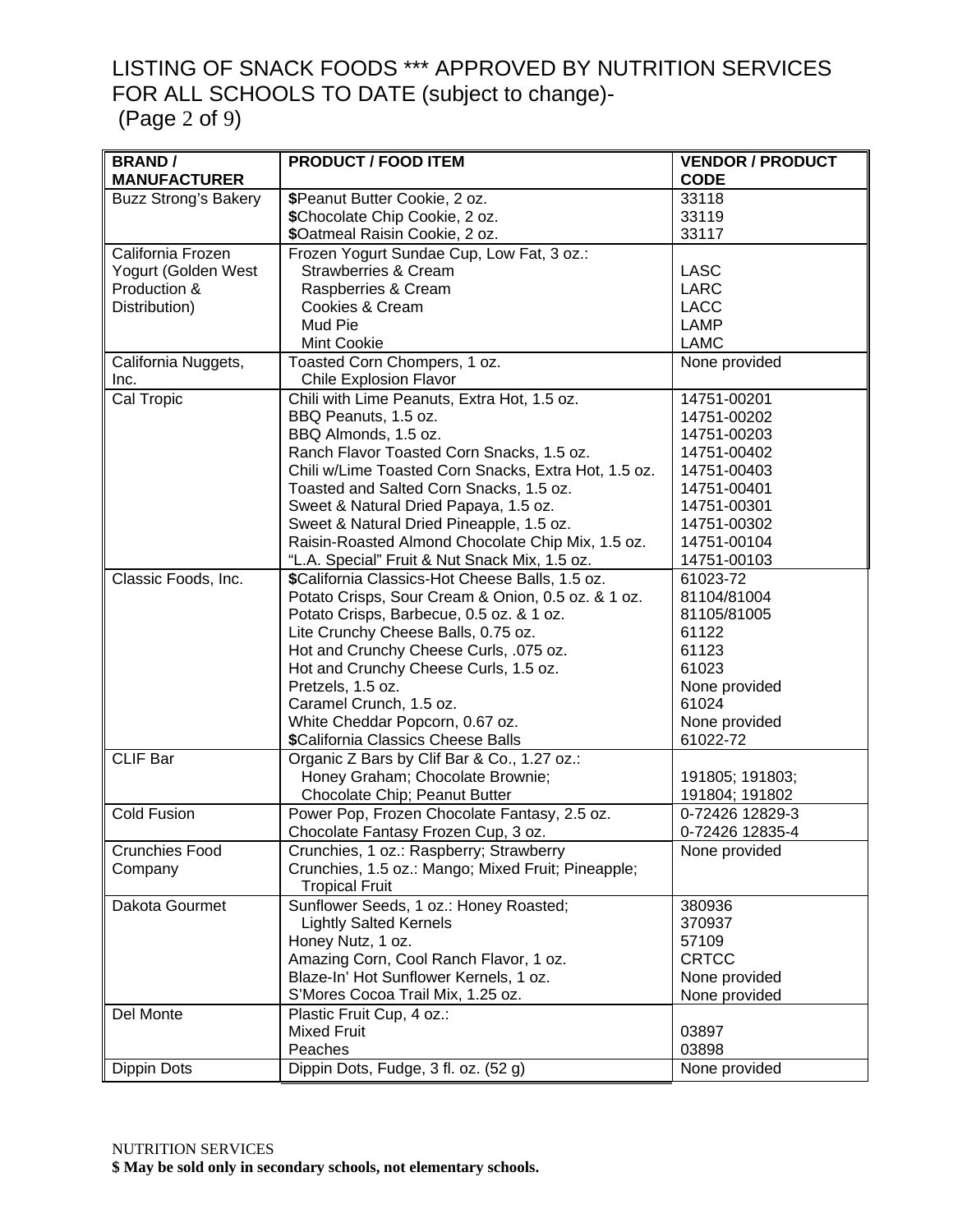# LISTING OF SNACK FOODS \*\*\* APPROVED BY NUTRITION SERVICES FOR ALL SCHOOLS TO DATE (subject to change)-

(Page 3 of 9)

| <b>BRAND/</b>            | <b>PRODUCT / FOOD ITEM</b>                            | <b>VENDOR / PRODUCT</b> |
|--------------------------|-------------------------------------------------------|-------------------------|
| <b>MANUFACTURER</b>      |                                                       | <b>CODE</b>             |
| Dole                     | Pineapple Tidbit Cup, 3.1 oz.                         | 03105                   |
|                          | Tropical Fruit Cup, 3.1 oz.                           | 03106                   |
|                          | Fruit Bowls, 4 oz.: Pears                             | 38900-03019             |
|                          | <b>Mandarin Oranges</b>                               | 38900-04208             |
|                          | <b>Tropical Fruit Salad</b>                           | 38900-03048             |
|                          | <b>Diced Peaches</b>                                  | 38900-03073             |
|                          | <b>Mixed Fruit</b>                                    | 38900-03065             |
|                          | Pineapple Tidbits                                     | 38900-00419             |
| Double B                 | Natural Style Beef Jerky, 1 oz.                       |                         |
|                          | <b>Original Flavor</b>                                | 9031                    |
|                          | Hot & Spicy Flavor                                    | 9531                    |
| <b>Flat Earth</b>        | Apple Cinnamon Orchard Fruit Crisps, 1 oz.            | 39744                   |
|                          | Cheddar Vegetable Crisps, 1 oz.                       | 39773                   |
| Frito-Lay                | Baked Lays, 1-1/8 oz.                                 | 23232                   |
|                          | Baked Lays, Sour Cream/Onion, 1-1/8 oz.               | 12993                   |
|                          | Baked Ruffles Original, 1-1/8 oz.                     | 12495                   |
|                          | Smoked Almonds, 1.25 oz.                              | None provided           |
| <b>Florida's Natural</b> | Fruit Juice Sour String Snacks in Pouch, 0.5 oz.      | 6 60973 12360 3         |
| (Au'some Snack           | Apple, Orange, Strawberry, Blueberry, Cranberry       |                         |
| Naturally)               | Fruit Juice Sour String Snacks in Dispenser, 1.5 oz.  | 6 60973 12365 8         |
|                          | Apple, Orange, Strawberry, Blueberry, Cranberry       |                         |
|                          | Fruit Juice Sour String Snacks in Zipper Bag, 1.5 oz. | 6 60973 12501 0         |
|                          | Apple, Orange, Strawberry, Blueberry, Cranberry       |                         |
|                          | Fruit Juice Nuggets in Pouch, 0.5 oz.                 | 6 60973 12370 2         |
|                          | Apple, Orange, Strawberry, Blueberry, Cranberry       |                         |
|                          | Fruit Juice Nuggets in Juice Box, 1.5 oz.             | 6 60973 12375 7         |
|                          | Apple, Orange, Strawberry, Blueberry, Cranberry       |                         |
|                          | Fruit Juice Nuggets in Zipper Pouch, 1.5 oz.          | 6 60973 12600 0         |
|                          | Apple, Orange, Strawberry, Blueberry, Cranberry       |                         |
| <b>General Mills</b>     | Cinnamon Toast Crunch Crisps, 1 oz.                   | 16000 17689             |
| <b>Generation Max</b>    | \$Combos Hot 'N Spicy Crackers, 1.06 oz.              | 26922                   |
|                          | \$Combos Ranch Pretzels, 1.06 oz.                     | 26928                   |
| GeniSoy                  | Zesty BBQ Soy Crisps, 1 oz.                           | 04301                   |
|                          | Rich Cheddar Cheese Soy Crisps, 1 oz.                 | 04441                   |
|                          | Apple Cinnamon Soy Crisps, 1 oz.                      | 04461                   |
|                          | Tangy Salt 'N Vinegar Soy Crisps, 1 oz.               | 04451                   |
| <b>Gourmet Treats-</b>   | \$Chocolate Brownie, 2 oz.                            | 092920                  |
| <b>Gourmet Lites</b>     | \$Banana Crème Cake, 2.75 oz.                         | F096015                 |
|                          | \$Blueberry Cake, 2.75 oz.                            | F096020                 |
|                          | \$Butter Pound Cake, 2.75 oz.                         | F096080                 |
|                          | \$Chocolate Crème Cake, 2.75 oz.                      | F096050                 |
|                          | \$Lemon Cake, 2.75 oz.                                | F096060                 |
|                          | Chocolate Chip Cookie, 2 oz.                          | 092200                  |
|                          | Oatmeal Raisin Cookie, 2 oz.                          | 092400                  |
|                          | Chocolate Chocolate Cookie, 2 oz.                     | 092200                  |
|                          | Rice Krispies, 1.6 oz.                                | 094915                  |
| Halla Foods              | Healthy Grain Puffs, 1.5 oz.                          | None provided           |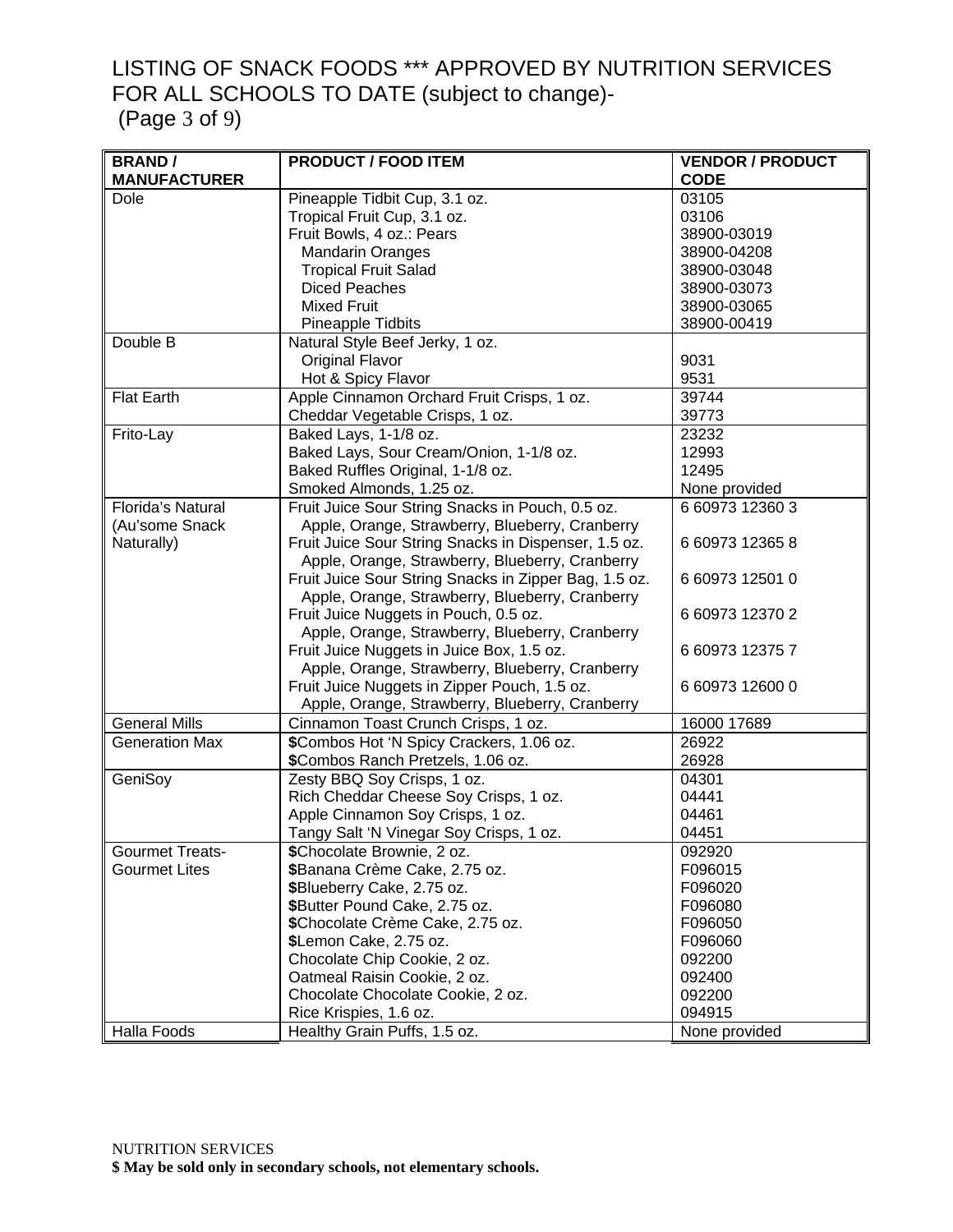#### LISTING OF SNACK FOODS \*\*\* APPROVED BY NUTRITION SERVICES FOR ALL SCHOOLS TO DATE (subject to change)- (Page 4 of 9)

| <b>BRAND/</b>         | <b>PRODUCT / FOOD ITEM</b>                           | <b>VENDOR / PRODUCT</b> |
|-----------------------|------------------------------------------------------|-------------------------|
| <b>MANUFACTURER</b>   |                                                      | <b>CODE</b>             |
| Handi Foods (Snacks)  | Uncle Georges Pita Chips, Low Fat:                   |                         |
|                       | Original, 1.5 oz.                                    | 416                     |
|                       | BBQ, .7 oz.                                          | 442                     |
|                       | Ranch, 1.5 oz.                                       | 417                     |
|                       | Super Hot Habanera, 1.5 oz.                          | 419                     |
|                       | Mild Salsa, 1.5 oz.                                  | 418                     |
|                       | Cinnamon, .7 oz.                                     | 440                     |
|                       | Cinnamon, 1.25 oz.                                   | 528                     |
|                       | Pita Puffs, Baked:                                   |                         |
|                       | Salsa, 1 oz.                                         | 525                     |
|                       | Salsa, .6 oz.                                        | 535                     |
|                       | Cinnamon, 1.25 oz.; .6 oz.                           | 538; 528                |
|                       |                                                      |                         |
|                       | Sweet Smokey BBQ, 1 oz.; .6 oz.                      | 522; 532                |
|                       | Habanero, Hot, 1 oz.; .6 oz.                         | 527; 537<br>523         |
|                       | Ranch, 1 oz.                                         |                         |
|                       | Garlic, 1 oz.                                        | None provided           |
| Heart Thrive (The     | Vegan Energy Bar, 2 oz. Flavors: Apple; Apricot;     | None provided           |
| <b>Healthy Baking</b> | Raisin; Chocolate Chip; Cranberry; Date;             |                         |
| Company)              | Poppyseed                                            |                         |
| J & J Snack Foods     | Vanilla Wafers, 2 oz.                                | 56032                   |
| (Mrs. Goodcookie)     | Pretzel Bite Cookies, 1 oz.                          | 3948                    |
|                       | Chocolate Belly Bear Cookies, 1 oz.                  | 56040                   |
|                       | Jungle Crackers, 1 oz.                               | 39080                   |
|                       | Superstars Cookies, 1 oz.                            | None provided           |
|                       | Cinnamon Belly Bears Graham Crackers, 1 oz.          | None provided           |
|                       | Chocolate Chip Belly Bears Graham Crackers, 1 oz.    | None provided           |
|                       | Belly Bears, Honey Graham Crackers, 1 oz.            | None provided           |
| Jerry's Gourmet       | Jerry's Hot Beef Jerky, 1 oz.                        | None provided           |
| Jerky, Inc.           | Jerry's Lemon Pepper Beef Jerky, 1 oz.               |                         |
|                       | Jerry's Original Beef Jerky, 1 oz.                   |                         |
|                       | Jerry's Teriyaki Beef Jerky, 1 oz.                   |                         |
|                       | Jerry's Hot Turkey Jerky, 1 oz.                      |                         |
|                       | Jerry's Lemon Pepper Turkey Jerky, 1 oz.             |                         |
|                       | Jerry's Original Turkey Jerky, 1 oz.                 |                         |
|                       | Jerry's Teriyaki Turkey Jerky, 1 oz.                 |                         |
| Jolly Time            | Microwave Popcorn, Healthy: Pop Minis:               | None provided           |
|                       | Butter Flavor, 1.2 oz.; Kettle Corn Flavor, 1.19 oz. |                         |
| Kar's                 | Original Blend Trail Mix, 1 oz.                      | None provided           |
| Keebler               | Honey Rite Grahams with Calcium, 3 pack              | 76450                   |
|                       | Honey Grahams, 3 pack                                | 38299                   |
|                       | Graham Select-Cinnamon, 3 pack                       | 38133                   |
|                       | Graham Select, Low Fat, 3 pack                       | 38687                   |
|                       | Chocolate Graham Crackers, 3 pack                    | 38125                   |
|                       | Cinnamon Elf Grahams, 1 oz.                          | 40221                   |
|                       | Original Elf Grahams, 1 oz.                          | 40213                   |
|                       | Chocolate Elf Grahams, 1 oz.                         | 40239                   |
|                       | Scooby Doo Graham Cracker Sticks, 1 oz.              | 28665                   |
|                       | Journey Multigrain Cereal Bar, Chocolate, 1.4 oz.    | 42850                   |
|                       | Peanut Butter Fudge, 1.3 oz.                         | 42831                   |
|                       | Apple Cinnamon, 1.3 oz.; Caramel, 1.3 oz.            | 42830; 42849            |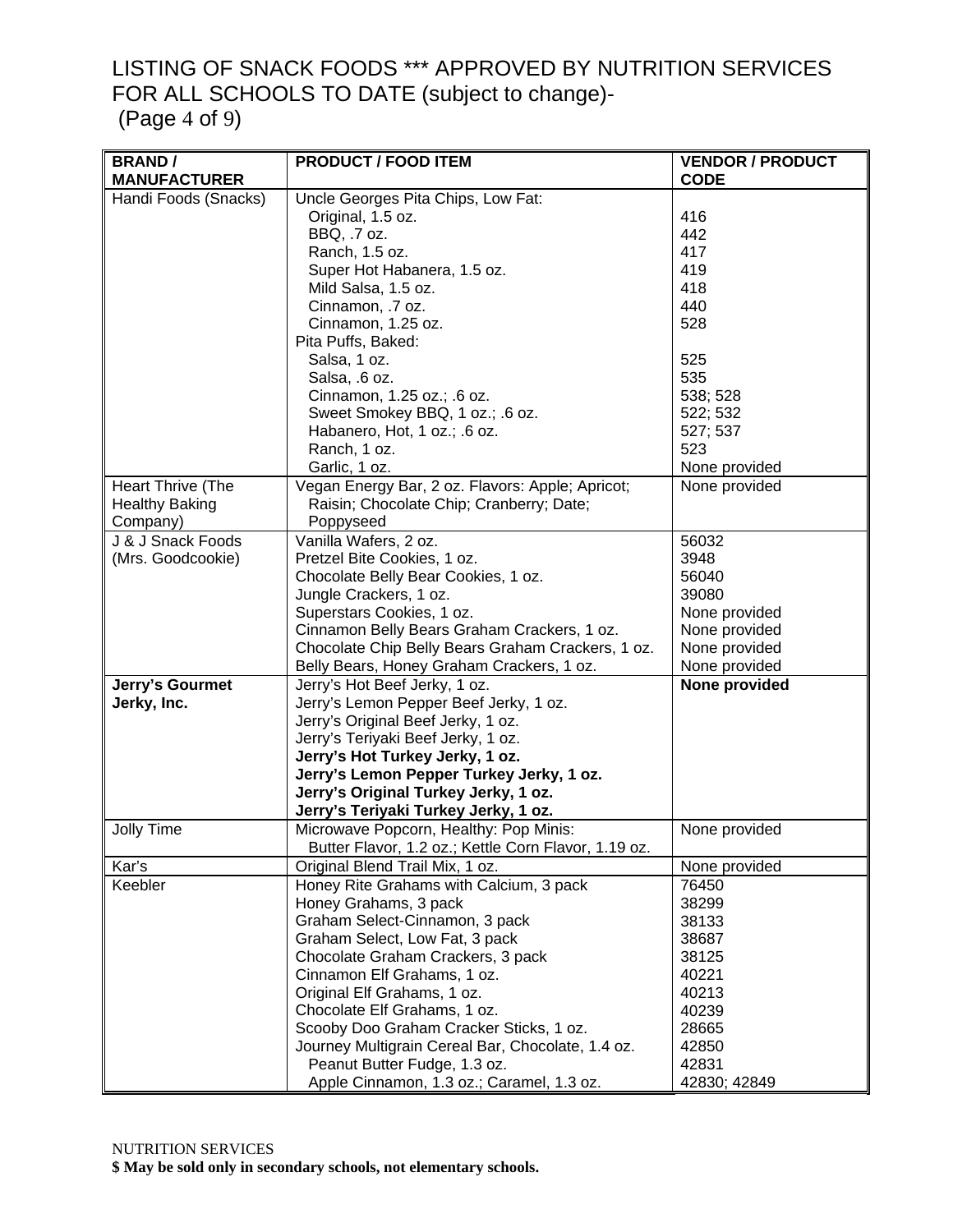#### LISTING OF SNACK FOODS \*\*\* APPROVED BY NUTRITION SERVICES FOR ALL SCHOOLS TO DATE (subject to change)- (Page 5 of 9)

| <b>BRAND/</b>             | <b>PRODUCT / FOOD ITEM</b>                                        | <b>VENDOR / PRODUCT</b> |
|---------------------------|-------------------------------------------------------------------|-------------------------|
| <b>MANUFACTURER</b>       |                                                                   | <b>CODE</b>             |
| Kellogg's                 | \$Pop Tart (Brown Sugar Cinnamon) 1.76 oz.                        | 38000-36653             |
|                           | Pop Tarts (Brown Sugar flavor Only) 1 pack, 1.76 oz.              | 0584                    |
|                           | Nutri-Grain Bar, Apple Cinnamon Flavor, 1.3 oz.                   | None provided           |
|                           | Nutri-Grain Muffin Bar, 1.6 oz. Banana                            | 20389                   |
|                           | Cinnamania Cinnamon Bun Flavored Graham                           | 38000-24518             |
|                           | Snacks, 1.76 oz.                                                  |                         |
|                           | Cinnamania French Toast, French Toast Graham                      | 38000-24520             |
| Kettle Valley             | Snacks, 1.76 oz.<br>Fruit Bar, 0.7 oz., Flavors: Grape; Raspberry | 20316-400; 20314-400    |
|                           | Sour Apple Strawberry                                             | 20311-400; 20312-400    |
|                           | Tropical; Watermelon                                              | 20313-400; 20315-400    |
|                           | Wildberry                                                         | 20310-400               |
| Knott's Berry Farm        | Strawberry Fruit & Grain Bar, 1.76 oz.                            | 47399                   |
| Knouse                    | Applesauce, Ind. Cup, 4 oz.                                       | 11013                   |
| Kraft                     | Teddy Grahams Graham Snacks, 0.7 oz.                              |                         |
|                           | Cinnamon Flavor                                                   | 1932001670              |
|                           | Chocolate Flavor                                                  | 1932001675              |
|                           | Teddy Grahams Graham Snacks, 0.5 oz.                              |                         |
|                           | Cinnamon Flavor                                                   | 1932001676              |
|                           | Ritz Sticks, 1 oz.                                                | 1932001542              |
|                           | Ritz Dinosaur Crackers, 1 oz.                                     | 4400000901              |
| Krispy                    | Saltine Crackers, 12 grams                                        | 13058                   |
| Kudos (Masterfoods)       | Fruit & Granola Bar, 1.58 oz.                                     | 40000-13476             |
| Lays                      | Baked Lays, 1.125 oz.                                             | 23232                   |
|                           | Baked Lays, Sour Cream & Onion, 1.125 oz.                         | 12993                   |
| La Vencedora              | Black Bean & Garlic Chips, 1.5 oz.                                | ELRBBG15                |
| Products, Inc.            | Black Bean & Jalapeno Chips, 1.5 oz.                              | ELRBBJ15                |
| (El Rancho)               |                                                                   |                         |
| <b>Link Snacks</b>        | Jack Links Beef Steak Nuggets, 1 oz.                              | 1708211002              |
|                           | Jack Links Beef Steak Jerky, Teriyaki, 1 oz.                      | 1708200073              |
| <b>Lion Raisins</b>       | Raisins, 1.5 oz. box                                              | None provided           |
| Mi Vida/My Life           | Vanilla Concha with Sugar Pastry, 1.9 oz.                         | None provided           |
| <b>MJM Marketing</b>      | Vanilla Dinosaur Grahams, .9 oz.                                  | 40800                   |
|                           | Strawberry Waffle Grahams, .9 oz.                                 | 40500                   |
|                           | Honey Graham Crackers, .9 oz.                                     | 301150                  |
| <b>Mighty Mo Munchies</b> | Flavored Soy Nuts, 1 oz.: Ranch; Cajun; Original                  | None provided           |
| Mott's                    | Applesauce, Individual Cup, 4 oz.                                 | 21136                   |
| Mr. Nature                | Salted Almonds, 1 oz.; Raisins, 1 oz.                             | 50285; 50200            |
|                           | Salted Peanuts, 1 oz.; 1.5 oz.                                    | 50215; 50295            |
|                           | Honey Roasted Peanuts, 1 oz.                                      | 50299                   |
|                           | Unsalted Trail Mix, 1.1 oz.                                       | 02013                   |
|                           | Trail Mix, Sweet & Smart, 1.5 oz                                  | 24010                   |
| Nabisco                   | Crunchy Toasted Corn Nuts, Original Flavor, 1 oz.                 | 7115900125              |
|                           | Vanilla Wafers, 2 oz.                                             | 1932001583              |
|                           | 100 Calorie Wheat Thins Minis, .74 oz.                            | 1932000939              |
| Nature's Path             | FlaxPlus Granola, 1 oz. bag                                       | SBPG010B                |
| Nature Valley             | 100% Natural Crunchy Granola Bar, 1.5 oz.:                        |                         |
|                           | Maple Brown Sugar Flavor; Banana Nut Flavor                       | 2980; 12586             |
|                           | Oats 'n Honey Flavor; Peanut Butter Flavor                        | 2382; 2980              |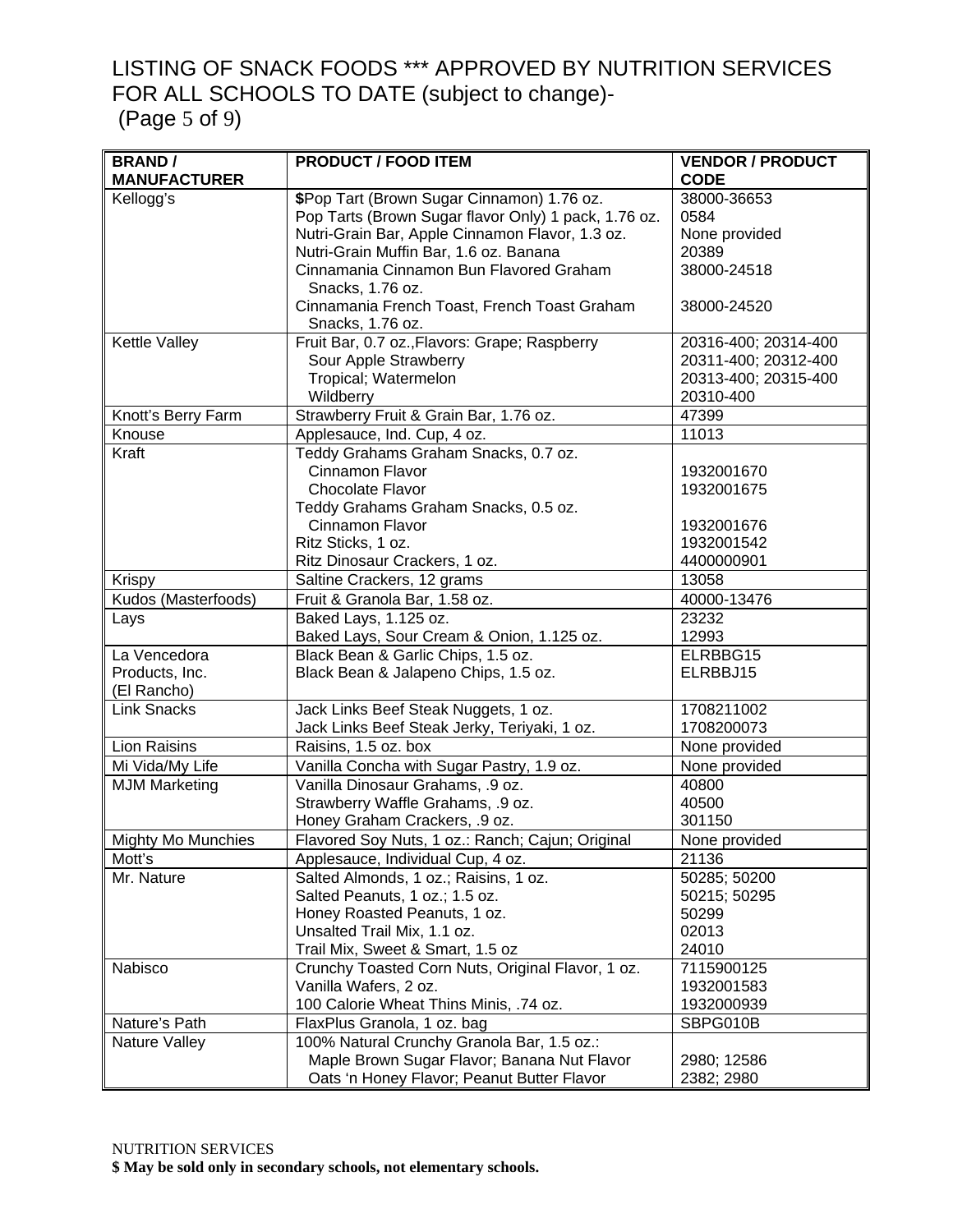#### LISTING OF SNACK FOODS \*\*\* APPROVED BY NUTRITION SERVICES FOR ALL SCHOOLS TO DATE (subject to change)- (Page 6 of 9)

| <b>BRAND/</b>              | <b>PRODUCT / FOOD ITEM</b>                          | <b>VENDOR / PRODUCT</b> |
|----------------------------|-----------------------------------------------------|-------------------------|
| <b>MANUFACTURER</b>        |                                                     | <b>CODE</b>             |
| NeMo's Fine Bakery         | \$Banana Nut Cake Slice, 2 oz.                      | 3036                    |
| Products                   | \$Blueberry Cake Slice, 2 oz.                       | 2036                    |
|                            | \$Lemon Cake Slice, 2 oz.                           | 9036                    |
| Nonni's                    | New York Style Bagel Chips, Plain, 1.25 oz.         | 86134                   |
| Oh Boy! Oberto             | Natural Style Beef Jerky, .9 oz.                    | 31767                   |
|                            | Teriyaki Flavor Beef Jerky, .9 oz.                  | 43950                   |
| O'Brien's Meat Snacks      | Honey Cured Turkey Stick, .875 oz.                  | 6071                    |
| O.C. Fruitlce              | Lemon, 3 oz.; Mango, 3 oz.; Strawberry, 3 oz.       | None provided           |
| Organic Food Bar, Inc      | Organic Apple Pie Crunch Bar, 1.34 oz.              | None provided           |
|                            | Organic Cherry Pie Crunch Bar, 1.34 oz.             |                         |
|                            | Organic Chocolate Brownie Crunch Bar, 1.34 oz.      |                         |
| <b>Peace Cereals</b>       | \$Essential 10 Cereal, 1.94 oz.                     | 0-75070-38914-7         |
|                            | \$Hearty Raisin Bran w/Crunchy Oat Clusters, 1.94   | 0-75070-38913-0         |
|                            | OZ.                                                 | 0-75070-38907-2         |
|                            | \$Wild Berry Low Fat Crisp, 1.94 oz.                | 138902-02               |
|                            | \$Vanilla Almond Crisp, 2 oz.                       | 138916-02               |
|                            | \$Golden Honey Granola, 2 oz.                       |                         |
| Pepperidge Farms           | \$Goldfish Flavor Blasted Hot'n Spicy Cheddar Baked | 14100-17330             |
|                            | Snack Crackers, .75 oz.                             |                         |
|                            | Pretzel Goldfish, .75 oz.                           | 14396                   |
|                            | Giant Goldfish Grahams, Cinnamon, .9 oz.            | 15094                   |
|                            | Giant Goldfish Grahams, Chocolate, .9 oz.           | 15623                   |
|                            | Parmesan Goldfish Crackers, .75 oz.                 | 15095                   |
|                            | <b>Goldfish PhysEdibles:</b>                        |                         |
|                            | Lemon Baked Animal Crackers, .9 oz.;                | None provided           |
|                            | Vanilla Baked Animal Crackers, .9 oz.               | 16999                   |
| Pita Snax (Pioneer)        | Pita Chips, 1 oz.: Sun Dried Tomato & Basil         | 5003                    |
|                            | Jalapeno & Cheese Flavor; Sea Salt Flavor;          | 5001, 5004              |
|                            | Honey & Wheat Flavor; White Cheddar                 | 5002, 5000              |
| Planter's                  | Honey Roasted Peanuts, 1 oz.                        | 1900007485              |
|                            | Salted Peanuts, 1 oz.                               | 2900007695              |
| Poore Brothers             | Butter Pretzel Braids, 1.5 oz.                      | None provided           |
|                            | Honey Wheat Pretzel Braids, 1.5 oz.                 |                         |
|                            | Mini Pretzel Knots, 1.5 oz.                         |                         |
| <b>Popcorn Connection</b>  | Kettle Corn, 1.5 oz.                                | 13705                   |
|                            | Chili Kettle Corn, 1.5 oz.                          | 13710                   |
| Quaker                     | Oatmeal Breakfast Square, 1.41 oz.                  | 43950                   |
| <b>Quaker Hill Farms</b>   | Chortles Mini-Mini Chocolate Chip Cookies, 1 oz.    | 003                     |
| Chortles                   | Chortles Mini-Mini Choc. Choc. Chip Cookies, 1 oz.  | 004                     |
| <b>Rising Dough Bakery</b> | Chocolate Chip Cookie, 2.0 oz.                      | None provided           |
| Rockview Dairy             | \$Yogurt, Low Fat, 8 oz. cup: Lemon; Plain          | 1101303; 0001066        |
|                            | Raspberry; Strawberry                               | 1100403; 1100103        |
|                            | Pineapple; Boysenberry                              | 1100903; 1101103        |
|                            | Peach; Strawberry/Banana                            | 1100303; 1100203        |
|                            | Blueberry                                           | 1100703                 |
| <b>Seapoint Farms</b>      | Edamame, Dry Roasted, 1 oz.                         | None provided           |
| <b>Simply Blues</b>        | Whole Wheat Honey Bun, Ind. Wrapped, 3 oz.          | <b>WW5148HB</b>         |
|                            | Honey Wheat Breakfast Bar, 3 oz.                    | <b>WHB348</b>           |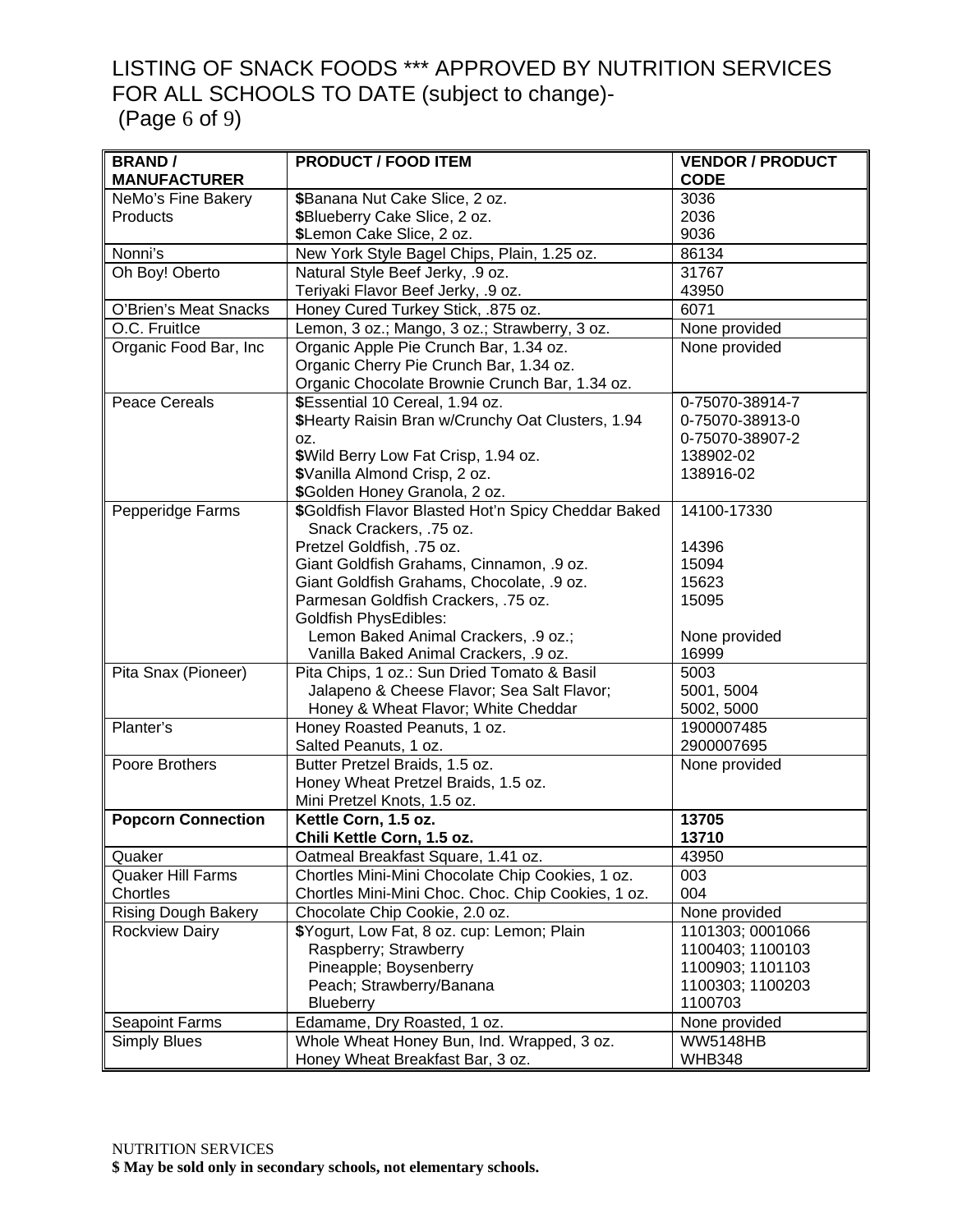## LISTING OF SNACK FOODS \*\*\* APPROVED BY NUTRITION SERVICES FOR ALL SCHOOLS TO DATE (subject to change)-

(Page 7 of 9)

| <b>BRAND/</b>            | <b>PRODUCT / FOOD ITEM</b>                       | <b>VENDOR / PRODUCT</b> |
|--------------------------|--------------------------------------------------|-------------------------|
| <b>MANUFACTURER</b>      |                                                  | <b>CODE</b>             |
| <b>Snack Masters</b>     | Snack Masters Gourmet Jerky, 1 oz.               |                         |
|                          | Beef Jerky, Original Flavor                      | 1BFORI                  |
|                          | Beef Jerky, Hot & Spicy                          | 1BGHS                   |
|                          | Turkey Jerky, Original                           | <b>1TURORI</b>          |
|                          | Turkey Jerky, Teriyaki                           | <b>1TURERI</b>          |
|                          | Turkey Jerky, Hot & Spicy                        | 1TURHS                  |
| <b>Snak Club</b>         | Pizza Bites, 1.25 oz.                            | 55449                   |
|                          | Honey Mustard Bites, 1.25 oz.                    | 55446                   |
|                          | Peanut Butter Pretzel Pillows, .88 oz.           | 77579                   |
|                          | Mini Pretzels, 1.5 oz.                           | 690166-31019-0          |
|                          | Buttery Pretzels, 1.5 oz.                        | 690166-31020-0          |
|                          | Buttery Pretzels, 1.5 oz.                        | 690166-32477-7          |
|                          | Buffalo Sunflower Kernels, 1.5 oz.               | 690166-32483-8          |
|                          | Chilositos (Garbanzo Beans), 1.5 oz.             | 690166-31014-5          |
|                          | Chili Lemon Habas, 1.25 oz.                      | 690166-32475-3          |
|                          | Crunchy Peanuts, 1.5 oz.                         | 690166-32476-0          |
|                          | Hot and Sour Raisins, 1.5 oz.                    | 690166-32480-7          |
|                          | Sour Raisins, 1.5 oz.                            | 690166-32479-1          |
|                          | Habas (Lima Beans w/Chili and Lemon), 1.5 oz.    | 690166-31013-8          |
|                          | Fancy Trail Mix, 1.5 oz.                         | 690166-31030-5          |
|                          | Raw Almonds, .75 oz. (Sterilized/Pasteurized)    | 690166-31004-6          |
|                          | Japanese Peanuts, 1.5 oz.                        | 690166-31011-4          |
|                          | Japanese Peanuts w/Chili, 1.5 oz.                | 690166-31012-4          |
|                          | Tamarind w/Chili, .75 oz.                        | 690166-31037-4          |
|                          | Peanuts w/Chili & Lemon, 1.25 oz.                | 690166-31010-7          |
|                          | Peanuts, Roasted and Salted, 1.25 oz.            | 690166-31008-4          |
|                          | Corn Crunch, Natural Hot & Spicy Flavor, 1.5 oz. | 690166-31047-3          |
|                          | Corn Crunch, Natural Butter Flavor, 1.5 oz.      | 690166-31048-0          |
|                          | Corn Crunch, Natural Caramel Flavor, 1.5 oz.     | 690166-31049-7          |
|                          | Peanut Butter Pretzels, 1.25 oz.                 | 690166-32478-4          |
| Snyder's of Hanover      | Peanut Butter Pretzel Sandwiches, 1 oz.          | 083250                  |
|                          | Pretzel Sticks 1.5 oz.                           | 022190                  |
|                          | Pretzels, Fat-Free, Mini, 1.5 oz.                | 022170                  |
|                          | Pretzel Snaps, 1.5 oz.                           | 020530                  |
|                          | Pretzels, Sourdough Fat-Free Nibblers, 1.5 oz.   | 022210                  |
|                          | Pretzels, Garlic Bread Nibblers, 1.5 oz.         | 020710                  |
| Sommars Ovens            | Granola with Flax, 2 oz.                         | 9040                    |
|                          | Granola with No Nuts, 2 oz.                      | 8043                    |
| Stacy's                  | White Cheddar Soy Thin Crisps, 1 oz.             | None provided           |
|                          | Parmesan Garlic and Herb Pita Chips, 1.5 oz.     |                         |
| Stacy's Pita Chip Co.    | Stacy's Baked Pita Chips, 1 3/8 oz.:             |                         |
|                          | Cinnamon Sugar                                   | 06414                   |
|                          | Parmesan Garlic/Herb                             | 06415                   |
|                          | Simply Naked Pita Chips1.375 oz.                 | None provided           |
| Stauffer's               | Animal Crackers, 1 oz.                           | 32649                   |
| Stretch Island Fruit Co. | FruitaBu Organic Smooshed Fruit, Apricot, .4 oz. | 7912630598              |
|                          |                                                  |                         |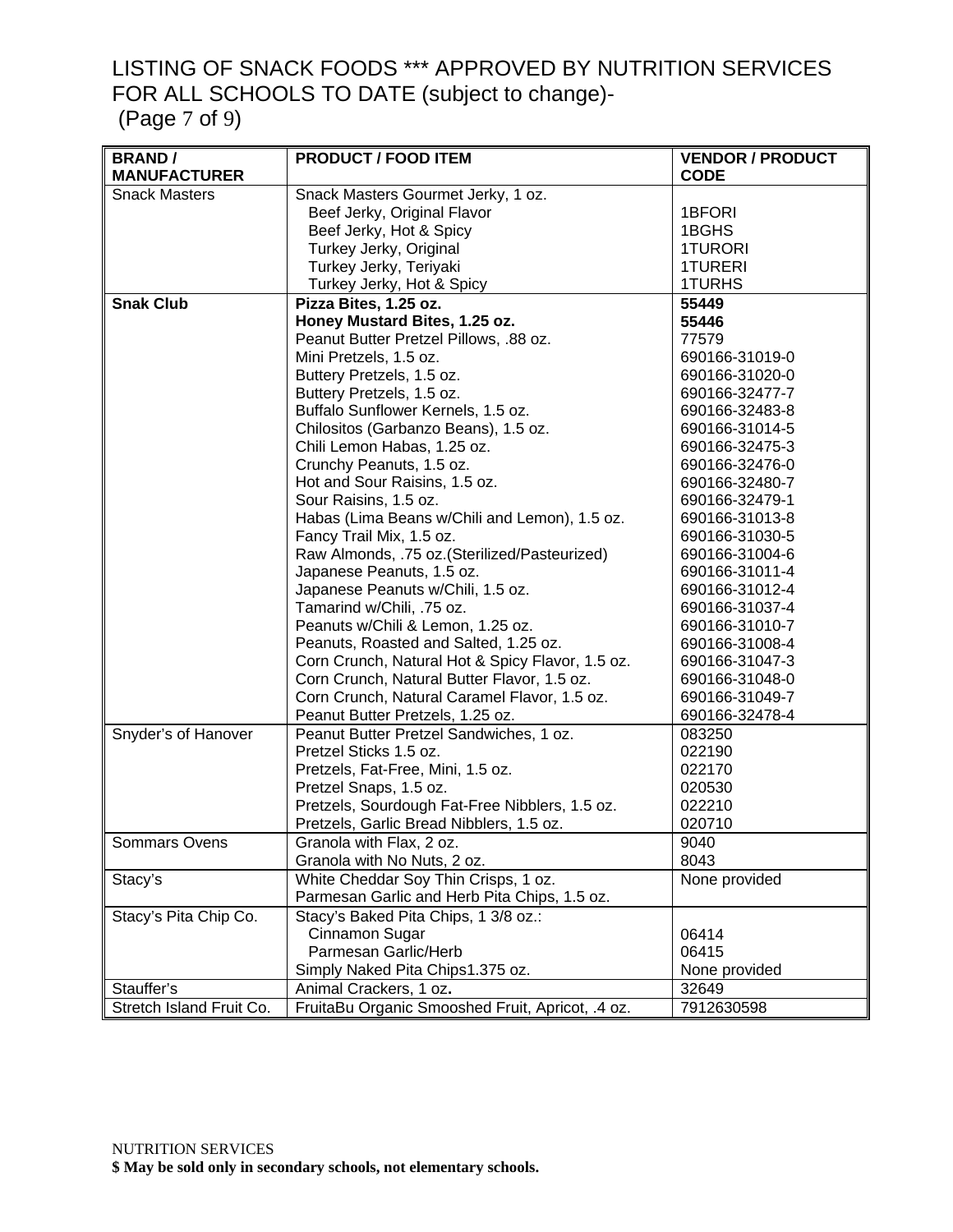### LISTING OF SNACK FOODS \*\*\* APPROVED BY NUTRITION SERVICES FOR ALL SCHOOLS TO DATE (subject to change)- (Page 8 of 9)

| <b>BRAND/</b>           | <b>PRODUCT / FOOD ITEM</b>                             | <b>VENDOR / PRODUCT</b> |
|-------------------------|--------------------------------------------------------|-------------------------|
| <b>MANUFACTURER</b>     |                                                        | <b>CODE</b>             |
| Stretch Island (The     | Fruit Leather, 14 grams:                               |                         |
| Popcorn Man)            | <b>Tangy Apricot</b>                                   | 79126-0810              |
|                         | <b>Wild Apple</b>                                      | 79126-00830             |
|                         | <b>Great Grape</b>                                     | 79126-00840             |
|                         | Berry Blackberry                                       | 79126-00850             |
|                         | Rare Raspberry                                         | 79126-00860             |
|                         | Chunky Cherry                                          | 79126-00870             |
|                         | <b>Sweet Strawberry</b>                                | 79126-00890             |
|                         | Mucho Mango                                            | 79126-0811              |
|                         | <b>Truly Tropical</b>                                  | 79126-00880             |
| <b>Sunkist</b>          | Apricot Fruit Roll, .75 oz.                            | 78030                   |
| Sunshine                | Reduced-fat Cheezits, 1.5 oz.                          | 24100-12226             |
| <b>Super Snax</b>       | \$Wild Things Animal Crackers, 1.5 oz.                 | 43258                   |
|                         | \$Caramel Almond Crunchers, 1 oz.                      | 43259                   |
|                         | \$Pretzel Poppers, Zesty Pizza, 1.5 oz.                | 43363                   |
|                         | \$Pretzel Poppers, Cool Ranch, 1.5 oz.                 | 43361                   |
|                         | \$Pretzel Poppers, Sour Cream & Onion, 1.5 oz.         | 43252                   |
|                         | \$Pretzel Poppers, Cheezy Nacho, 1.5 oz.               | 43360                   |
|                         | \$Pretzel Poppers, Blazin' Hot, 1.5 oz.                | 43364                   |
| <b>Sweet Home Farms</b> | French Vanilla Crisp- 1.94 oz.                         | 0-75070-35976-1         |
|                         | Crunchy Essential 10 Bran Flakes and Multigrain        | 0-75070-35980-8         |
|                         | Clusters, 1.94 oz.                                     |                         |
|                         | Low Fat Granola with Raisins, 1.94 oz.                 | 0-75070-35990-7         |
| <b>Tabatchnick Fine</b> | Crunchy Apple Cinnamon Wedges, .11 grams               | 5910253838              |
| Foods, Inc.             |                                                        |                         |
| <b>Tree Top</b>         | Applesauce, Ind. Cup, 4 oz.                            | 1318                    |
| Tree Top- Flat Fruit    | Fruit Energy Bar, Apple/Cherry/Berry, 1.5 oz.          | 2107                    |
|                         | Fruit & Veggie Bar, Cranberry/Raspberry, 1.5 oz.       | 2110                    |
|                         | Fruit Snacks 0.5 oz.: Strawberry; Raspberry; Cherry;   | 2103, 2104; 2105,       |
|                         | Grape                                                  | 2106                    |
| Tropicana               | FruitWise Fruit Bars, 1.4 oz. Flavors:                 | 048500                  |
|                         | Cherry Berry, Orange Citrus, Strawberry                |                         |
|                         | FruitWise Fruit Strips, .67 oz. Flavors: Cherry; Fruit | 048500                  |
|                         | Punch; Grape; Raspberry; Strawberry; Wildberry         |                         |
| Tumaro's                | Krispy Crunchy Puffs- Ranch & Herb Flavor, 1 oz.       | 40000                   |
|                         | Krispy Crunchy Puffs- Tangy Barbecue Flavor, 1 oz.     | 40030                   |
|                         | Krispy Crunchy Puffs-Cheddar Flavor, 1 oz.             | 40020                   |
| <b>Upstate Farms</b>    | Blueberry Nonfat Yogurt, 4 oz.                         | 11290                   |
|                         | \$Blueberry Nonfat Yogurt, 8 oz.                       | 11300                   |
|                         | Peach Nonfat Yogurt, 4 oz.                             | 11292                   |
|                         | \$Peach Nonfat Yogurt, 8 oz.                           | 11300                   |
|                         | Strawberry Nonfat Yogurt, 4 oz.                        | 11289                   |
|                         | \$Strawberry Nonfat Yogurt, 8 oz.                      | 11297                   |
|                         | Cherry Vanilla Nonfat Yogurt, 4 oz.                    | 11293                   |
|                         | \$Cherry Vanilla Nonfat Yogurt, 8 oz.                  | 11301                   |
|                         | Raspberry Nonfat Yogurt, 4 oz.                         | 11291                   |
|                         | \$Raspberry Nonfat Yogurt, 8 oz.                       | 11299                   |
|                         | Strawberry Banana Nonfat Yogurt, 4 oz.                 | 11295                   |
|                         | \$Strawberry Banana Nonfat Yogurt, 8 oz.               | 11302                   |